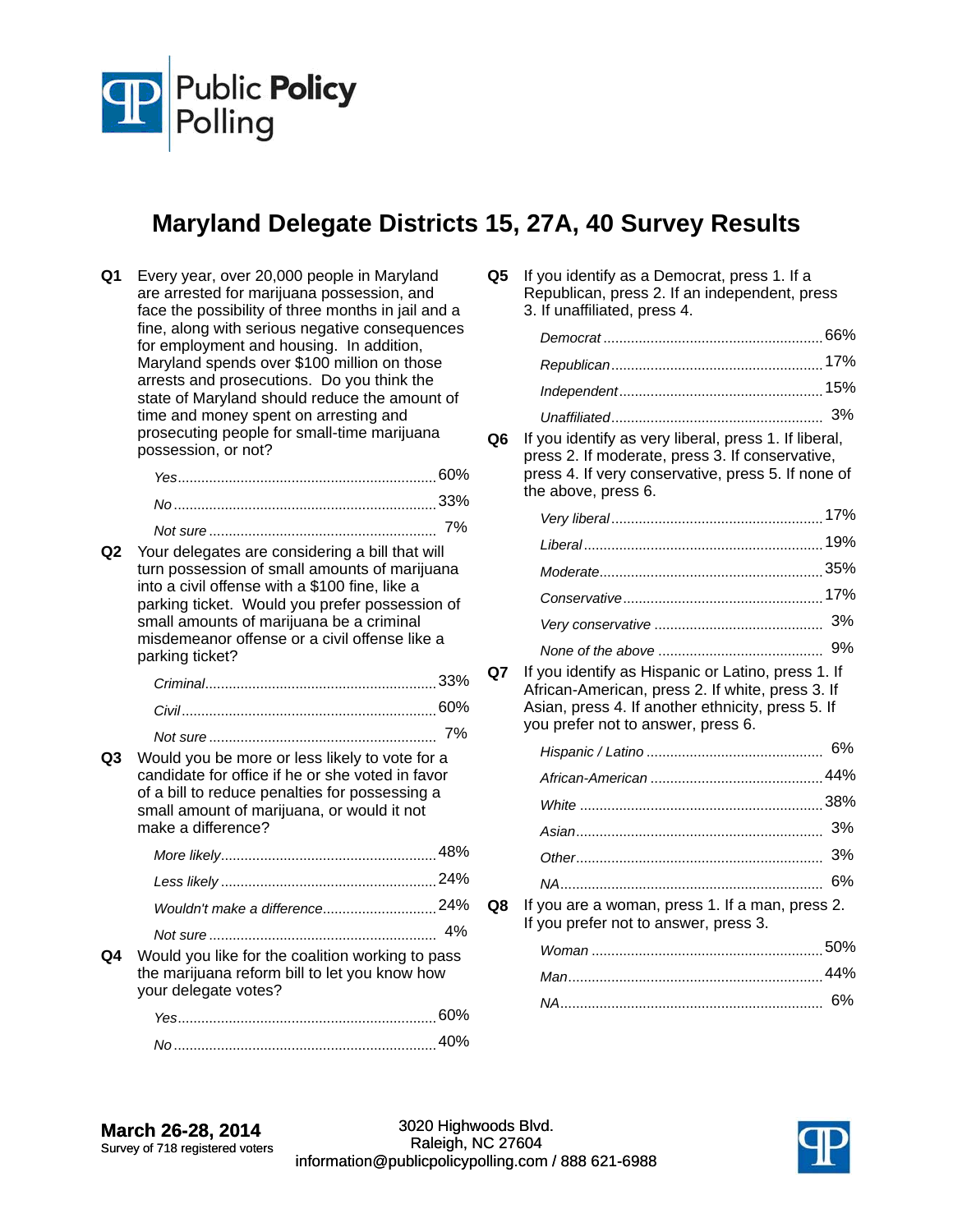

**Q9** If you are 18 to 34 years old, press 1. If 35 to 49, press 2. If 50 to 64, press 3. If you are 65 or older, press 4.

## **Q10** District

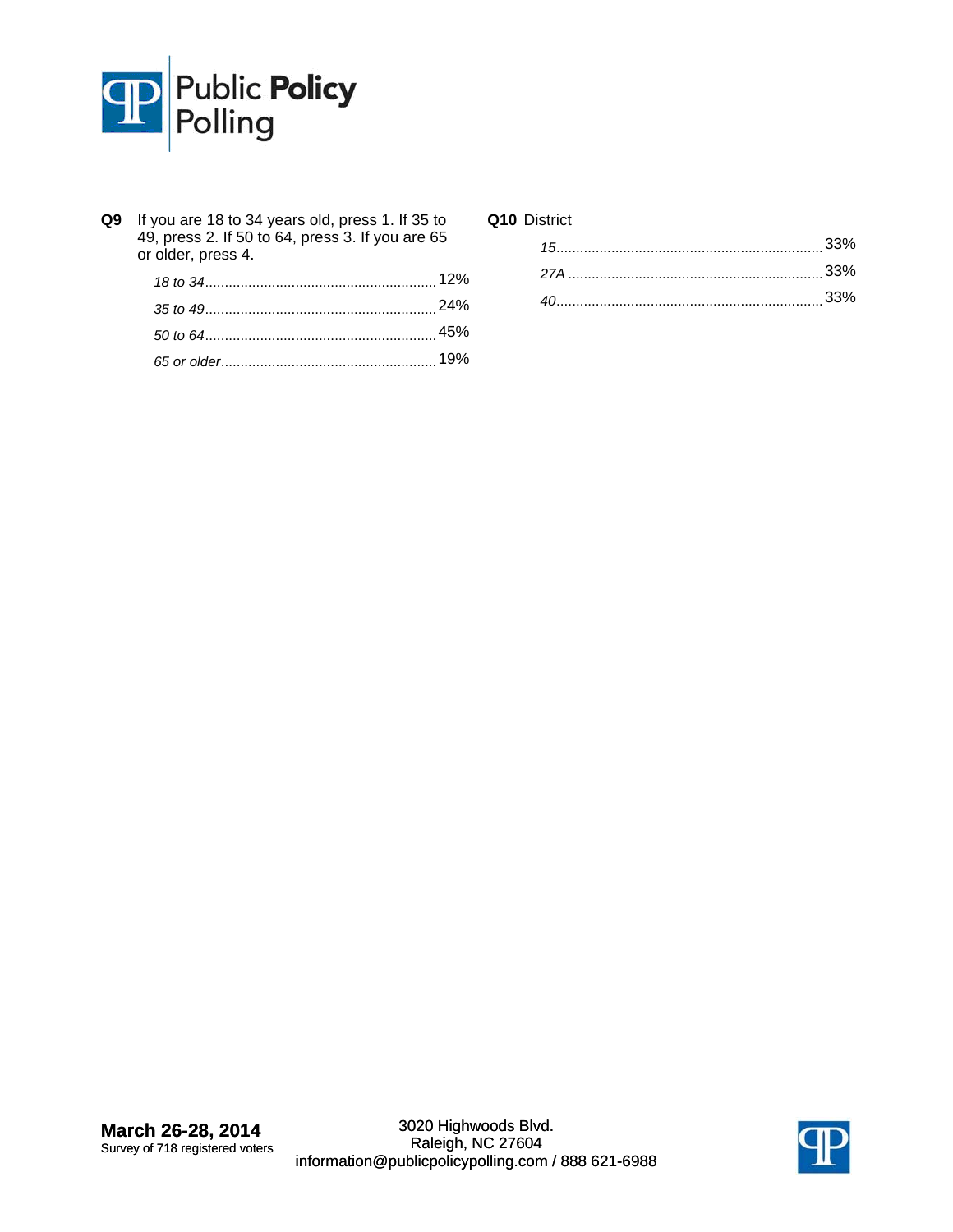

|                                                                  |         | Party |                                              |     |     |  |  |  |
|------------------------------------------------------------------|---------|-------|----------------------------------------------|-----|-----|--|--|--|
|                                                                  | Base    |       | Democrat Republican Independent Unaffiliated |     |     |  |  |  |
| <b>Should MD Reduce</b><br>Time/\$ for Marijuana<br>Prosecution? |         |       |                                              |     |     |  |  |  |
|                                                                  | Yes 60% | 66%   | 40%                                          | 59% | 45% |  |  |  |
| No                                                               | 33%     | 28%   | 53%                                          | 34% | 40% |  |  |  |
| Not sure                                                         | 7%      | 7%    | 7%                                           | 7%  | 15% |  |  |  |

|                                                                            |      | Party |     |                                              |     |  |  |
|----------------------------------------------------------------------------|------|-------|-----|----------------------------------------------|-----|--|--|
|                                                                            | Base |       |     | Democrat Republican Independent Unaffiliated |     |  |  |
| <b>Prefer Criminal or</b><br>Civil Offense for<br>Marijuana<br>Possession? |      |       |     |                                              |     |  |  |
| Criminal 33%                                                               |      | 29%   | 45% | 40%                                          | 23% |  |  |
| <b>Civil</b>                                                               | 60%  | 65%   | 50% | 55%                                          | 50% |  |  |
| Not sure                                                                   | 7%   | 7%    | 5%  | 5%                                           | 27% |  |  |

|                                                                                                     |      | Party |     |                                              |     |  |  |  |
|-----------------------------------------------------------------------------------------------------|------|-------|-----|----------------------------------------------|-----|--|--|--|
|                                                                                                     | Base |       |     | Democrat Republican Independent Unaffiliated |     |  |  |  |
| More/Less Likely to<br><b>Vote for Candidate</b><br><b>Who Supports</b><br><b>Reduced Penalties</b> |      |       |     |                                              |     |  |  |  |
| More likely                                                                                         | 48%  | 54%   | 30% | 43%                                          | 36% |  |  |  |
| Less likely                                                                                         | 24%  | 18%   | 44% | 31%                                          | 13% |  |  |  |
| Wouldn't make a<br>difference                                                                       | 24%  | 24%   | 25% | 21%                                          | 40% |  |  |  |
| Not sure                                                                                            | 4%   | 5%    | 0%  | 5%                                           | 12% |  |  |  |

|                                      |                | Party |     |                                              |     |  |  |  |
|--------------------------------------|----------------|-------|-----|----------------------------------------------|-----|--|--|--|
|                                      | Base           |       |     | Democrat Republican Independent Unaffiliated |     |  |  |  |
| Want to Know How<br>Your Del. Votes? |                |       |     |                                              |     |  |  |  |
|                                      | <b>Yes 60%</b> | 63%   | 55% | 52%                                          | 67% |  |  |  |
| No l                                 | 40%            | 37%   | 45% | 48%                                          | 33% |  |  |  |

|                                                                  |             |      | Ideology |     |                                                              |      |         |  |  |
|------------------------------------------------------------------|-------------|------|----------|-----|--------------------------------------------------------------|------|---------|--|--|
|                                                                  | <b>Base</b> | Verv |          |     | liberal Liberal Moderate Conservative conservative the above | Verv | None of |  |  |
| <b>Should MD Reduce</b><br>Time/\$ for Marijuana<br>Prosecution? |             |      |          |     |                                                              |      |         |  |  |
| Yesl                                                             | 60%         | 73%  | 62%      | 58% | 50%                                                          | 57%  | 60%     |  |  |
| No l                                                             | 33%         | 24%  | 31%      | 35% | 41%                                                          | 38%  | 28%     |  |  |
| Not sure                                                         | 7%          | 3%   | 6%       | 7%  | 8%                                                           | 5%   | 13%     |  |  |

|                                                                            |      | ldeology |     |     |                                                              |      |         |
|----------------------------------------------------------------------------|------|----------|-----|-----|--------------------------------------------------------------|------|---------|
|                                                                            | Base | Verv     |     |     | liberal Liberal Moderate Conservative conservative the above | Verv | None of |
| <b>Prefer Criminal or</b><br>Civil Offense for<br>Marijuana<br>Possession? |      |          |     |     |                                                              |      |         |
| Criminal 33%                                                               |      | 36%      | 16% | 35% | 39%                                                          | 39%  | 39%     |
| Civil 60%                                                                  |      | 58%      | 76% | 58% | 58%                                                          | 57%  | 46%     |
| Not sure                                                                   | 7%   | 6%       | 8%  | 7%  | 3%                                                           | 5%   | 15%     |

|                                                                                              |      | ldeology |     |     |                                                              |      |         |
|----------------------------------------------------------------------------------------------|------|----------|-----|-----|--------------------------------------------------------------|------|---------|
|                                                                                              | Base | Very     |     |     | liberal Liberal Moderate Conservative conservative the above | Verv | None of |
| More/Less Likely to<br>Vote for Candidate<br><b>Who Supports</b><br><b>Reduced Penalties</b> |      |          |     |     |                                                              |      |         |
| More likely 48%                                                                              |      | 67%      | 64% | 39% | 36%                                                          | 41%  | 37%     |
| Less likely                                                                                  | 24%  | 14%      | 14% | 26% | 35%                                                          | 40%  | 29%     |
| Wouldn't make a 24%<br>difference                                                            |      | 14%      | 21% | 32% | 20%                                                          | 19%  | 28%     |
| Not sure                                                                                     | 4%   | 5%       | 1%  | 3%  | 9%                                                           | -    | 7%      |

|                                             |             |      | Ideology |     |                                                               |      |         |  |  |  |
|---------------------------------------------|-------------|------|----------|-----|---------------------------------------------------------------|------|---------|--|--|--|
|                                             | <b>Base</b> | Verv |          |     | lliberal Liberal Moderate Conservative conservative the above | Verv | None of |  |  |  |
| <b>Want to Know How</b><br>Your Del. Votes? |             |      |          |     |                                                               |      |         |  |  |  |
|                                             | Yes 60%     | 70%  | 59%      | 50% | 64%                                                           | 78%  | 73%     |  |  |  |
|                                             | No 40%      | 30%  | 41%      | 50% | 36%                                                           | 22%  | 27%     |  |  |  |

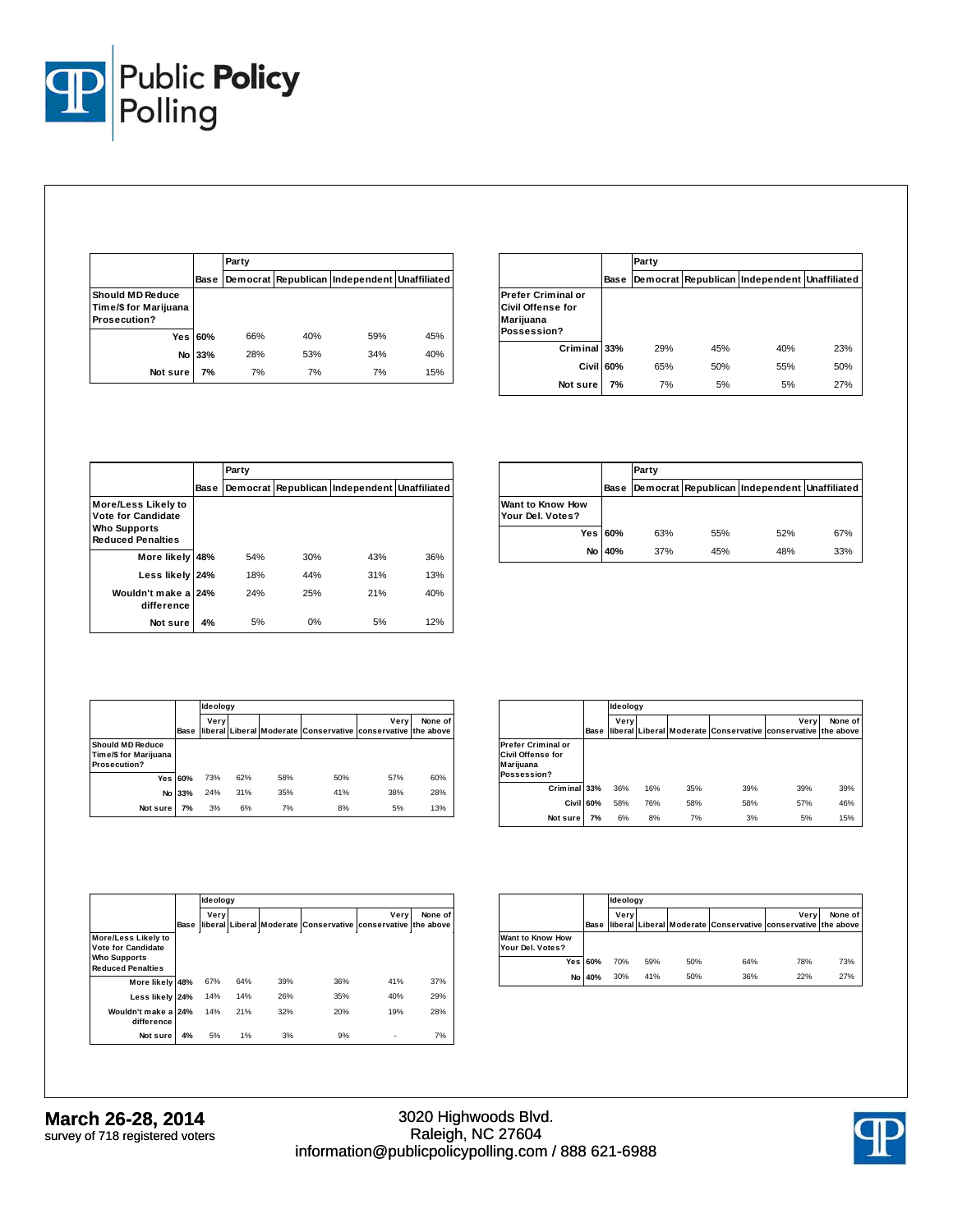

|                                                                  |      | Race     |                                                         |     |     |                          |           |  |  |
|------------------------------------------------------------------|------|----------|---------------------------------------------------------|-----|-----|--------------------------|-----------|--|--|
|                                                                  | Base | Hispanic | African-<br>/ Latino   American   White   Asian   Other |     |     |                          | <b>NA</b> |  |  |
| <b>Should MD Reduce</b><br>Time/\$ for Marijuana<br>Prosecution? |      |          |                                                         |     |     |                          |           |  |  |
| Yes                                                              | 60%  | 36%      | 66%                                                     | 58% | 47% | 63%                      | 62%       |  |  |
| No                                                               | 33%  | 51%      | 28%                                                     | 35% | 33% | 37%                      | 30%       |  |  |
| Not sure                                                         | 7%   | 13%      | 6%                                                      | 7%  | 20% | $\overline{\phantom{a}}$ | 8%        |  |  |

|                                                                                   |      | Race            |                                                 |     |     |     |           |  |  |
|-----------------------------------------------------------------------------------|------|-----------------|-------------------------------------------------|-----|-----|-----|-----------|--|--|
|                                                                                   | Base | <b>Hispanic</b> | African-<br>/ Latino American White Asian Other |     |     |     | <b>NA</b> |  |  |
| <b>Prefer Criminal or</b><br>Civil Offense for<br><b>Marijuana</b><br>Possession? |      |                 |                                                 |     |     |     |           |  |  |
| Criminal 33%                                                                      |      | 63%             | 24%                                             | 35% | 63% | 41% | 33%       |  |  |
| Civil                                                                             | 60%  | 34%             | 69%                                             | 59% | 35% | 51% | 56%       |  |  |
| Not sure                                                                          | 7%   | 3%              | 7%                                              | 6%  | 3%  | 9%  | 11%       |  |  |

|                                                                                              |      | Race     |                                                 |     |     |       |           |  |  |
|----------------------------------------------------------------------------------------------|------|----------|-------------------------------------------------|-----|-----|-------|-----------|--|--|
|                                                                                              | Base | Hispanic | African-<br>/ Latino   American   White   Asian |     |     | Other | <b>NA</b> |  |  |
| More/Less Likely to<br>Vote for Candidate<br><b>Who Supports</b><br><b>Reduced Penalties</b> |      |          |                                                 |     |     |       |           |  |  |
| More likely                                                                                  | 48%  | 14%      | 59%                                             | 45% | 36% | 29%   | 33%       |  |  |
| Less likely                                                                                  | 24%  | 64%      | 13%                                             | 28% | 42% | 26%   | 28%       |  |  |
| Wouldn't make a<br>difference                                                                | 24%  | 21%      | 23%                                             | 23% | 22% | 46%   | 31%       |  |  |
| Not sure                                                                                     | 4%   | 2%       | 5%                                              | 4%  |     |       | 8%        |  |  |

|                                      |      | Race            |                                                 |     |     |     |           |  |  |
|--------------------------------------|------|-----------------|-------------------------------------------------|-----|-----|-----|-----------|--|--|
|                                      | Base | <b>Hispanic</b> | African-<br>/ Latino American White Asian Other |     |     |     | <b>NA</b> |  |  |
| Want to Know How<br>Your Del. Votes? |      |                 |                                                 |     |     |     |           |  |  |
| <b>Yes</b>                           | 60%  | 42%             | 75%                                             | 48% | 48% | 43% | 62%       |  |  |
| No                                   | 40%  | 58%             | 25%                                             | 52% | 52% | 57% | 38%       |  |  |

|                                                                         |         | Gender            |       |           |
|-------------------------------------------------------------------------|---------|-------------------|-------|-----------|
|                                                                         |         | <b>Base Woman</b> | Man   | <b>NA</b> |
| <b>Should MD Reduce</b><br>Time/\$ for Marijuana<br><b>Prosecution?</b> |         |                   |       |           |
|                                                                         | Yes 60% | 61% 58%           |       | 65%       |
| No                                                                      | 33%     | 30%               | - 37% | 25%       |
| Not sure                                                                | 7%      | 9%                | 5%    | 10%       |

|                                                                            |      | Gender       |     |           |
|----------------------------------------------------------------------------|------|--------------|-----|-----------|
|                                                                            | Base | <b>Woman</b> | Man | <b>NA</b> |
| <b>Prefer Criminal or</b><br>Civil Offense for<br>Marijuana<br>Possession? |      |              |     |           |
| Criminal 33%                                                               |      | 32%          | 35% | 27%       |
| Civil                                                                      | 60%  | 60%          | 61% | 60%       |
| Not sure                                                                   | 7%   | 8%           | 4%  | 13%       |

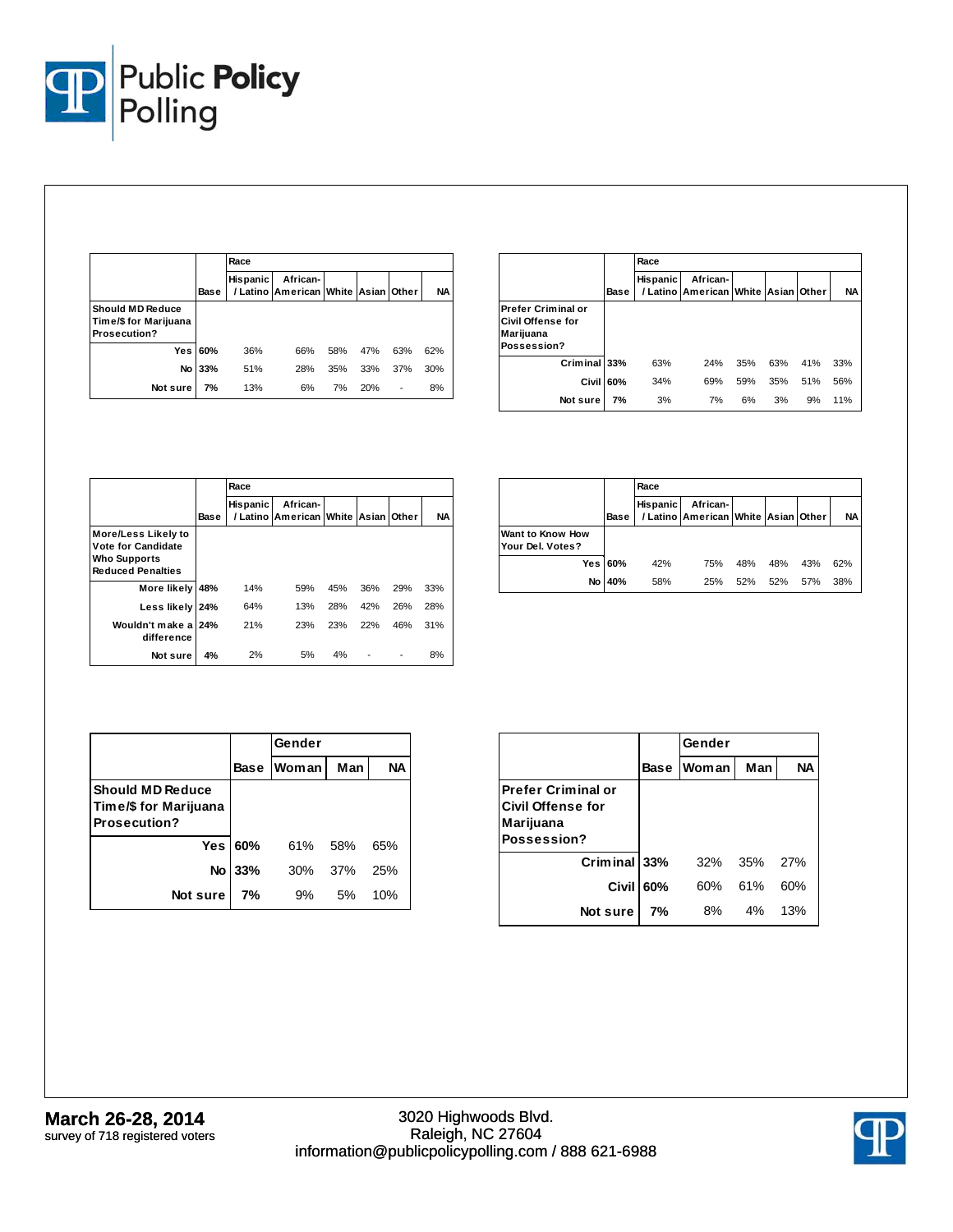

|                                                                                                     |      | Gender |     |           |
|-----------------------------------------------------------------------------------------------------|------|--------|-----|-----------|
|                                                                                                     | Base | Woman  | Man | <b>NA</b> |
| More/Less Likely to<br><b>Vote for Candidate</b><br><b>Who Supports</b><br><b>Reduced Penalties</b> |      |        |     |           |
| More likely 48%                                                                                     |      | 41%    | 55% | 49%       |
| Less likely 24%                                                                                     |      | 24%    | 24% | 24%       |
| Wouldn't make a 24%<br>difference                                                                   |      | 27%    | 20% | 25%       |
| Notsure                                                                                             | 4%   | 7%     | 1%  | 2%        |

|                                      |         | lGender        |             |           |
|--------------------------------------|---------|----------------|-------------|-----------|
|                                      |         | Base Woman Man |             | <b>NA</b> |
| Want to Know How<br>Your Del. Votes? |         |                |             |           |
|                                      | Yes 60% |                | 60% 61% 61% |           |
| No                                   | 40%     | 40% 39%        |             | 39%       |

|                                                                          |                | Age                 |               |                          |                |
|--------------------------------------------------------------------------|----------------|---------------------|---------------|--------------------------|----------------|
|                                                                          | <b>Base</b>    | 18 to $\vert$<br>34 | $35$ to<br>49 | 50 to<br>64 <sub>1</sub> | 65 or<br>older |
| <b>Should MD Reduce</b><br> Time/\$ for Marijuana<br><b>Prosecution?</b> |                |                     |               |                          |                |
|                                                                          | <b>Yes 60%</b> | 65%                 | 53%           | 64%                      | 57%            |
| No l                                                                     | 33%            | 32% 41% 31%         |               |                          | 29%            |
| Not sure                                                                 | 7%             | 3%                  | 6%            | 6%                       | 14%            |

|                                                                            |             | Age                    |                   |             |                |  |
|----------------------------------------------------------------------------|-------------|------------------------|-------------------|-------------|----------------|--|
|                                                                            | <b>Base</b> | 18 <sub>to</sub><br>34 | $35$ to $ $<br>49 | 50 to<br>64 | 65 or<br>older |  |
| <b>Prefer Criminal or</b><br>Civil Offense for<br>Marijuana<br>Possession? |             |                        |                   |             |                |  |
| Criminal 33%                                                               |             | 42%                    | 32% 31%           |             | 33%            |  |
| Civil                                                                      | 60%         | 53%                    | 63%               | 64%         | 53%            |  |
| Not sure                                                                   | 7%          | 5%                     | 5%                | 5%          | 14%            |  |

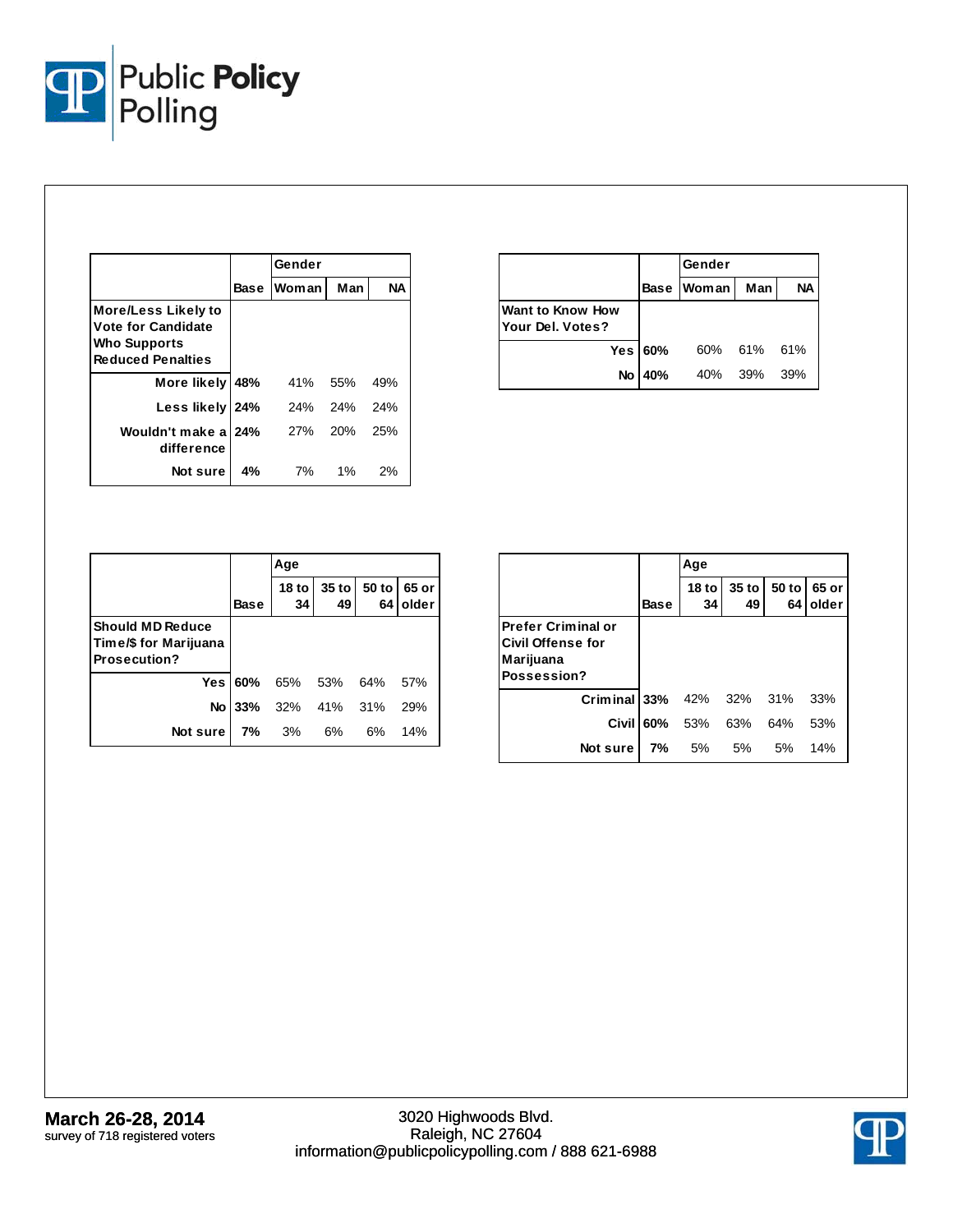

|                                                                                                            | Base | Age           |             |             |                |  |
|------------------------------------------------------------------------------------------------------------|------|---------------|-------------|-------------|----------------|--|
|                                                                                                            |      | $18$ to<br>34 | 35 to<br>49 | 50 to<br>64 | 65 or<br>older |  |
| <b>More/Less Likely to</b><br><b>Vote for Candidate</b><br><b>Who Supports</b><br><b>Reduced Penalties</b> |      |               |             |             |                |  |
| More likely   48% 43% 35% 55%                                                                              |      |               |             |             | 50%            |  |
| Less likely 24% 24% 29% 21%                                                                                |      |               |             |             | 25%            |  |
| Wouldn't make a 24% 25% 30% 22%<br>difference                                                              |      |               |             |             | 21%            |  |
| Notsure                                                                                                    | 4%   | 8%            | 5%          | 3%          | 4%             |  |

|                                      |                | Age             |    |                         |          |
|--------------------------------------|----------------|-----------------|----|-------------------------|----------|
|                                      | <b>Base</b>    | 34 <sub>1</sub> | 49 | 18 to 35 to 50 to 65 or | 64 older |
| Want to Know How<br>Your Del. Votes? |                |                 |    |                         |          |
|                                      | <b>Yes 60%</b> | 58% 49% 66%     |    |                         | 63%      |
| No                                   | 40%            | 42% 51% 34%     |    |                         | -37%     |

|                                                                         |             | <b>District</b> |                    |     |
|-------------------------------------------------------------------------|-------------|-----------------|--------------------|-----|
|                                                                         | <b>Base</b> | 15              | 27A                | 40  |
| <b>Should MD Reduce</b><br>Time/\$ for Marijuana<br><b>Prosecution?</b> |             |                 |                    |     |
|                                                                         |             | Yes 60% 51% 66% |                    | 63% |
|                                                                         |             |                 | No 33% 39% 28% 31% |     |
| Notsure                                                                 | 7% 10%      |                 | .5%                | 6%  |

|                                                                             |      | <b>District</b>   |     |     |
|-----------------------------------------------------------------------------|------|-------------------|-----|-----|
|                                                                             | Base | 15 <sup>1</sup>   | 27A | 40  |
| lPrefer Criminal or<br><b>Civil Offense for</b><br>Marijuana<br>Possession? |      |                   |     |     |
| <b>Criminal 33%</b> 39% 34%                                                 |      |                   |     | 26% |
|                                                                             |      | Civil 60% 57% 60% |     | 64% |
| Not sure                                                                    |      | 7% 5%             | 6%  | 10% |